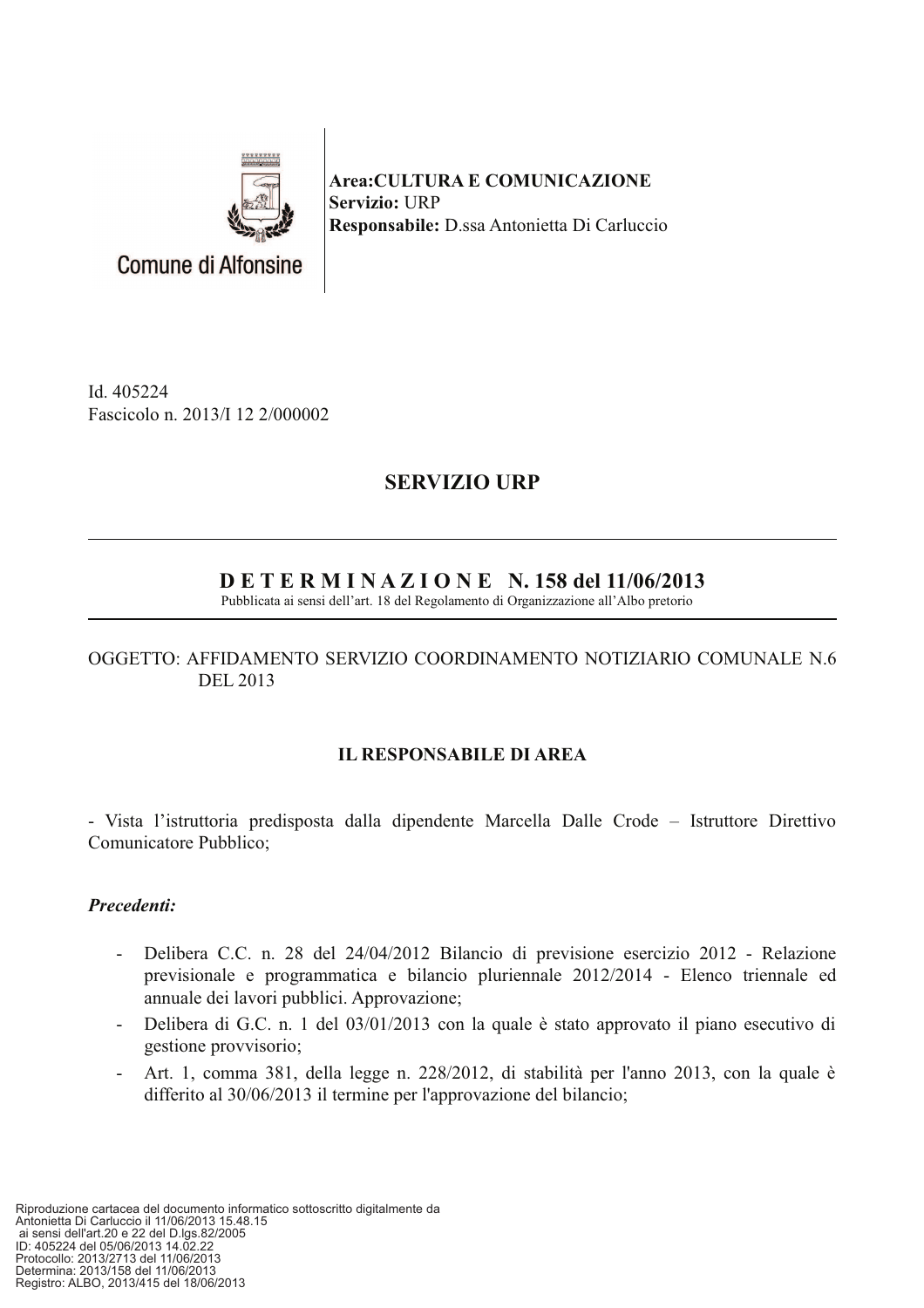- Art. 163 del D.Lgs. n. 267/2000 per effetto del quale il Comune può effettuare spese in misura non superiore, mensilmente, ad un dodicesimo delle somme previste nel bilancio, ad esclusione delle spese tassativamente regolate dalla legge e non suscettibili di pagamento frazionato in dodicesimi;
- Delibera di G.C. n. 42 del 03/05/2013 con la quale è stato approvato il Progetto di Bilancio  $\omega$  . di Previsione anno 2013, di Bilancio Pluriennale 2013-2015 e Relazione Previsionale e programmatica – approvazione atti;
- Delibera C.C. 27 del 14/05/2013 ad oggetto "Bilancio di Previsione esercizio 2013 e  $\omega_{\rm{eff}}$ Relativi atti fondamentali – presentazione";
- Determina n.277 del 20/12/2012 "Affidamento servizio di ufficio stampa e coordinamento  $\omega_{\rm{max}}$ del notiziario comunale primo semestre 2013";

#### **Motivazione del Provvedimento:**

Richiamata la legge n. 150/2000 e s.m.i., che disciplina le attività di informazione e di comunicazione delle pubbliche amministrazioni;

Richiamati in particolare gli articoli 9 e 15 della citata legge che trattano della composizione degli uffici stampa e delle procedure di gara per la scelta dei soggetti professionali esterni per la realizzazione delle iniziative di comunicazione istituzionale a carattere pubblicitario;

Premesso che in base a quanto disposto con delibera di G.C. n. 46 del 22.2.2005, il Comune di Alfonsine è stato dotato di un Ufficio Stampa esterno che si occupa delle attività di relazione con i media e del coordinamento del comitato di redazione del notiziario comunale;

Richiamate le motivazioni della delibera di Giunta Comunale n. 46/05, sopracitata, che qui si riportano integralmente:

"considerato che l'amministrazione comunale considera il diritto all'informazione e comunicazione indispensabile per lo svolgimento dell'attività di amministrativa e per l'effettiva partecipazione della collettività alla vita sociale e politica;

preso atto che per garantire tale diritto all'informazione si rende necessario far comparire quanto più possibile, sulle testate giornalistiche almeno locali, le iniziative e le attività svolte dall'amministrazione comunale;

vista la necessità che il notiziario comunale venga coordinato da una figura dotata di sufficiente esperienza professionale nell'ambito giornalistico;

preso atto della necessità che tali attività vengano esercitate da giornalisti professionisti o pubblicisti regolarmente iscritti all'albo";

Dato atto che con la sopracitata determina n. 277/2012 è stato affidato alla Ditta Aleph Soc. Coop., il servizio di ufficio stampa e coordinamento del notiziario comunale per il primo semestre 2013.

Verificata quindi la necessità di procedere all'affidamento del servizio di coordinamento redazionale del notiziario comunale n. 6 dell'anno 2013;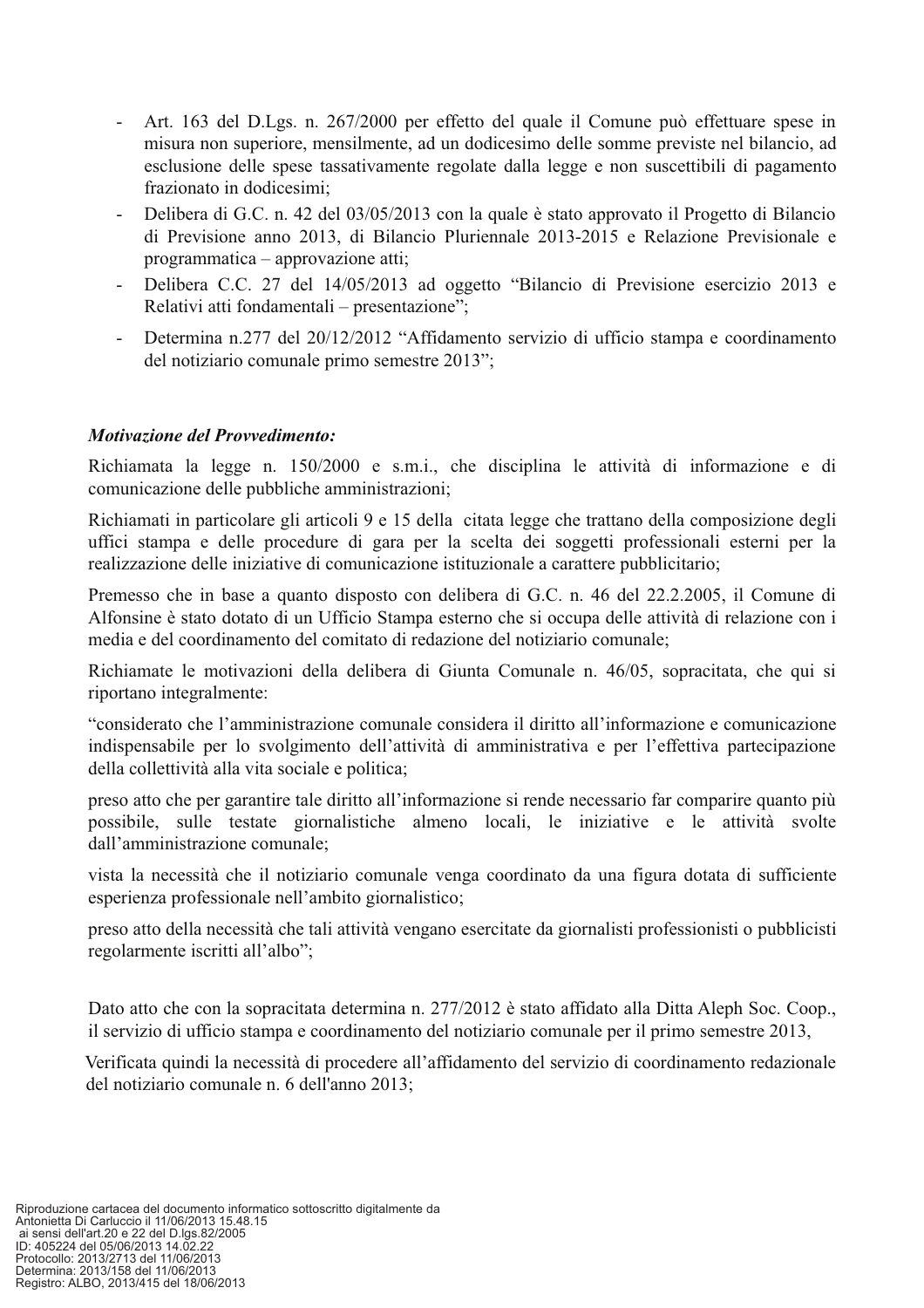Richiamato l'art. 26, comma 3, legge 488/99, come modificato dall'art. 1, comma 4, del D.L. 168/2004, convertito con modificazioni in Legge n. 191/04, che stabilisce che le amministrazioni pubbliche possono ricorrere alle convenzioni stipulate ai sensi del comma 1, ovvero ne utilizzano i parametri di prezzo-qualità, come limiti massimi, per l'acquisto di beni e servizi comparabili oggetto delle stesse, dando atto che la stipulazione di un contratto in violazione delle predette norme è causa di responsabilità amministrativa e che per la determinazione del danno erariale si tiene anche conto della differenza tra il prezzo previsto nelle convenzioni e quello indicato nel contratto:

Richiamato altresì l'art. 26, comma 3, legge 488/99, come aggiunto dall'art. 1, comma 4, del D.L. 168/2004, convertito con modificazioni in Legge n. 191/04, per effetto del quale i provvedimenti con cui le amministrazioni pubbliche deliberano di procedere in modo autonomo a singoli acquisti di beni e servizi sono trasmessi alle strutture e agli uffici preposti al controllo di gestione, per le funzioni di sorveglianza e di controllo;

Verificato che per quanto riguarda l'affidamento del servizio oggetto del presente provvedimento non sono attive convenzioni CONSIP, come si rileva dal documento stampato dal sito www.acquistinretepa.it, né convenzioni INTERCENT-ER (Agenzia Regionale di sviluppo di mercati telematici), né è presente il servizio nella vetrina del Mercato Elettronico, come si rileva dal documento stampato dal sito www.intercent.it conservati agli atti p.g. n. 2052 del 30/04/2013;

Atteso che l'art. 330 comma 1, del D.P.R. 207 del 05/10/2010 in vigore dal 08/06/2011 recita che le stazioni appaltanti possono far ricorso alle procedure di acquisto in economia nelle ipotesi tassativamente indicate all'art. 125 del codice, nonché delle ipotesi specificate in regolamenti o in atti amministrativi generali di attuazione emanati da ciascuna stazione appaltante con riguardo alle proprie specifiche esigenze, ai sensi dell'art. 125, comma 10 del codice;

Verificata la compatibilità delle norme contenute nel vigente regolamento comunale per la disciplina dei contratti approvato con delibera C.C. n.79/2010 e smi, con le disposizioni del Codice dei Contratti e del D.P.R. 207 del 05/10/2010;

Constatato che la tipologia del servizio così come l'importo sono correttamente riconducibili all'ambito oggettivo della declaratoria prevista dall'art. 43, comma 2 lettera q) del vigente regolamento dei contratti;

Ritenuto di poter procedere mediante cottimo fiduciario in conformità all'art. 125 del Codice dei contratti e agli artt. 43 e ss. del Regolamento dei contratti dell'Ente, che consente per prestazioni d'importo inferiore alla soglia di 40.000 (IVA esclusa) l'affidamento diretto a ditta di idonea professionalità sulla base di un preventivo ritenuto conveniente per l'Amministrazione (art 47, comma 2, Regolam. contratti);

Visto il preventivo trasmesso dalla ditta Aleph Soc. Coop.con sede legale in via Faentina 106 -48100 Ravenna, pervenuto al Comune di Alfonsine il 17 dicembre 2012;

Sottolineato che nel caso specifico le condizioni di qualità/prezzo proposte risultano congrue e vantaggiose per l'ente, alla luce anche delle verifiche svolte informalmente in relazione ai costi sostenuti in precedenti occasioni e/o in altri enti;

Dato atto che il soggetto affidatario è in possesso dei requisiti prescritti dall'ordinamento per la prestazione in oggetto;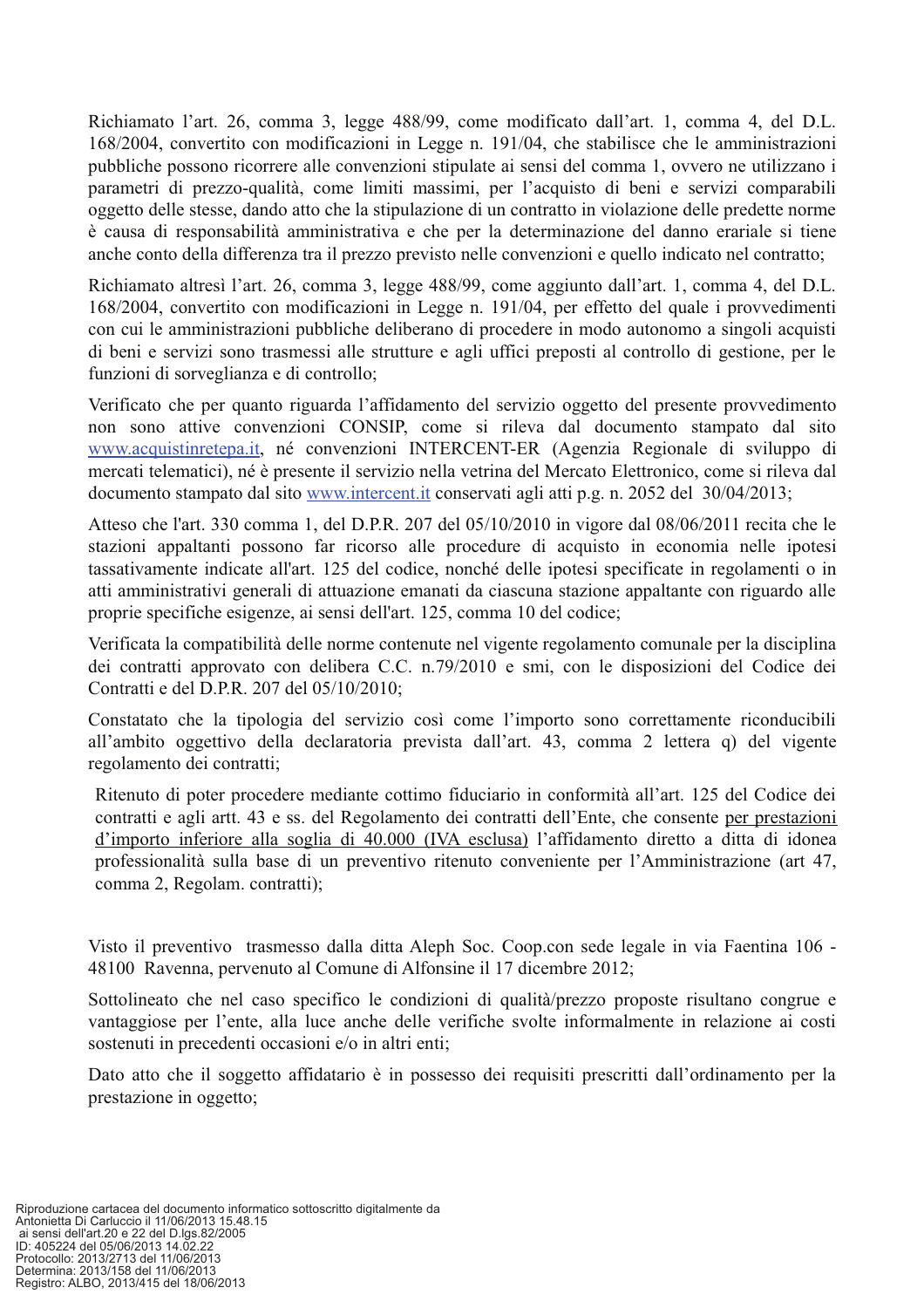Dato atto che per il servizio ordinato in riferimento all'art. 26 comma 3 bis del D.lgs 81/08 non ci sono costi della sicurezza derivanti da interferenze in quanto trattasi di servizio di natura intellettuale:

#### Normativa:

- Visto lo Statuto del Comune di Alfonsine;
- Visto il Regolamento dei contratti approvato con deliberazione del Consiglio Comunale n.79 del 29/11/2010, modificato ed integrato con delibera di C.C. n. 63 del 18.12.2012;
- Visto il vigente regolamento di organizzazione:
- Visto il vigente regolamento comunale del sistema dei controlli interni approvato con delibera di Consiglio Comunale n. 8 del 05.02.2013 ed in particolare l'art.3, comma 6;
- Visto il D.Lgs. n.267/00 e successive modifiche ed integrazioni, in particolare gli artt. 107, 163, 183, 191 e 192;
- Visto l'art.26, comma 3, Legge 488/99, modificato dall'art.1, comma 4, D.L. 168/04;
- Visto l'art.26, comma 3 bis, Legge 488/99, modificato dall'art.1, comma 4, D.L. 168/04;
- Visto l'art.24, comma 6, Legge 488/01 e sucessive modifiche ed integrazioni;
- Visto l'art.1, commi 449, 455, 457 Legge 296/2006;
- $-$  Visto il D.Lgs n.163/2006;
- $-$  Visto il D.P.R. 5 ottobre 2010 n.207;
- $-$  Visto il D.Lgs n.81/2008 e s.m.i.:
- Vista la determinazione n.3 del 5 marzo 2008 dell'Autorità di Vigilanza sui contratti pubblici di lavori, servizi e forniture;
- Vista la Legge n.136/2010 come modificata dal D.L. n.187 del  $12/11/2010$ ;
- Vista la determinazione n.4 del 07/07/2011 dell'AVCP "Linee guida sulla tracciabilità dei flussi finanziari ai sensi dell'art.3 della Legge 13 agosto 2010 n.36";
- Visto il D.Lgs. n. 33 del 14 marzo 2013 "Riordino della disciplina riguardante gli obblighi di pubblicità, trasparenza e diffusione delle informazioni da parte delle pubbliche amministrazioni:
- Vista la Legge 228/2012, art. 1, comma 480 che prevede l'aumento di un punto percentuale di IVA a decorrere dal 1º luglio 2013;
- Visto l'art 147-bis del Testo unico degli enti locali;

Dato atto, in particolare, che ai sensi dell'art. 3 del regolamento sui controlli interni la sottoscrizione da parte dell'organo competente integra e assorbe il parere di regolarità tecnica attestante la regolarità e la correttezza dell'azione amministrativa, richiesto dall'art. 147-bis TUEL;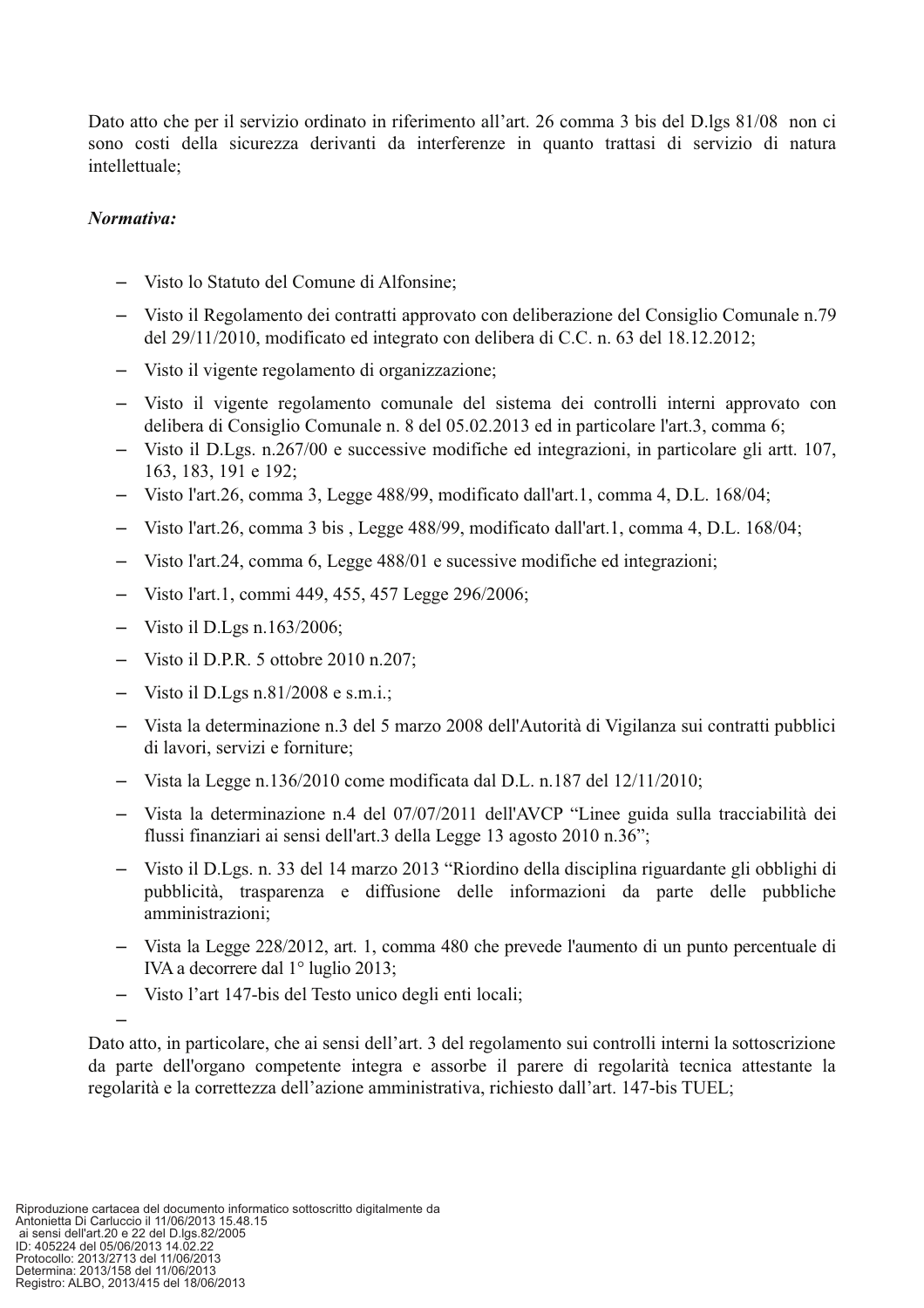Attesa la necessità di acquisire il visto di regolarità contabile attestante la copertura finanziaria espresso dal Responsabile Unione dei Comuni della Bassa Romagna, Area Servizi Finanziari, Settore Ragioneria, U.T. Alfonsine, ai sensi e per gli effetti degli artt. 147Bis e 151, comma 4 Dlgs 267/2000;

#### **DETERMINA**

Per le motivazioni sopra indicate, che qui si richiamano a far parte integrante e sostanziale del presente dispositivo,

- 1. di affidare alla Ditta Aleph Soc. Coop. meglio specificata in premessa, il servizio di coordinamento redazionale del notiziario n. 6 del 2013, per una spesa di  $\epsilon$  900,00 + IVA di legge - CIG: 516749716D;
- 2. di impegnare la spesa complessiva, comprensiva di IVA al 22%, di  $\epsilon$  1.098,00, al Bilancio di previsione 2013 in corso di approvazione come da tabella in calce al presente provvedimento, dando atto che tale spesa rientra nei limiti di cui all'art. 163 del D.lgs 267/2000;
- 3. di dare atto che con il presente provvedimento, poiché le convenzioni CONSIP ed Intercenter, non sono ancora disponibili ed a motivo dell'urgenza dettata dall'imminente svolgimento della manifestazione, si è proceduto allo svolgimento di autonoma procedura diretta all'affidamento, che sarà sottoposto a condizione risolutiva nel caso di disponibilità di detta convenzione, come stabilito dall'art.1, comma 3, del D.L. n. 95/2012;
- 4. di dare atto che l'affidamento derivante dal presente atto è sottoposto a condizione risolutiva con possibilità per l'affidatario di adeguamento del corrispettivo nel caso di intervenuta disponibilità di convenzioni Consip e Intercent-er che prevedano condizioni di maggior vantaggio economico, come stabilito dall'art.1, comma 7, del D.L. n. 95/2012;
- 5. di dare atto che l'amministrazione comunale ha diritto di recedere in qualsiasi tempo dall'affidamento, previa formale comunicazione con preavviso non inferiore a quindici giorni e previo pagamento delle prestazioni già eseguite oltre al decimo delle prestazioni non ancora eseguite, nel caso in cui, tenuto conto anche dell'importo dovuto per le prestazioni non ancora eseguite, i parametri delle convenzioni stipulate da Consip, ai sensi dell'art.26, comma 1, della legge 23.12.1999, n. 448, successivamente all'affidamento siano migliorativi rispetto a quelli dell'affidamento sottoscritto e l'affidatario non acconsenta ad una modifica delle condizioni economiche tale da rispettare il limite di cui all'art.26, comma 3 della legge 23.12.1999, n. 448, come stabilito dall'art.1, comma 13, del D.L. n.95/2012;
- 6. di dare atto che si procede alla stipula del contratto, ai sensi all'art. 73 comma 2) lett. c) del citato Regolamento (a mezzo corrispondenza secondo l'uso del commercio);
- 7. di dare atto che dal presente provvedimento non derivano costi della sicurezza dovuti ad interferenza:
- 8. di attestare in riferimento agli articoli 47 e seguenti del D.P.R. 445/00 e s.m.i., inerenti il rispetto delle disposizioni contenute nel comma 3, art. 26, Legge 488/99, come modificato